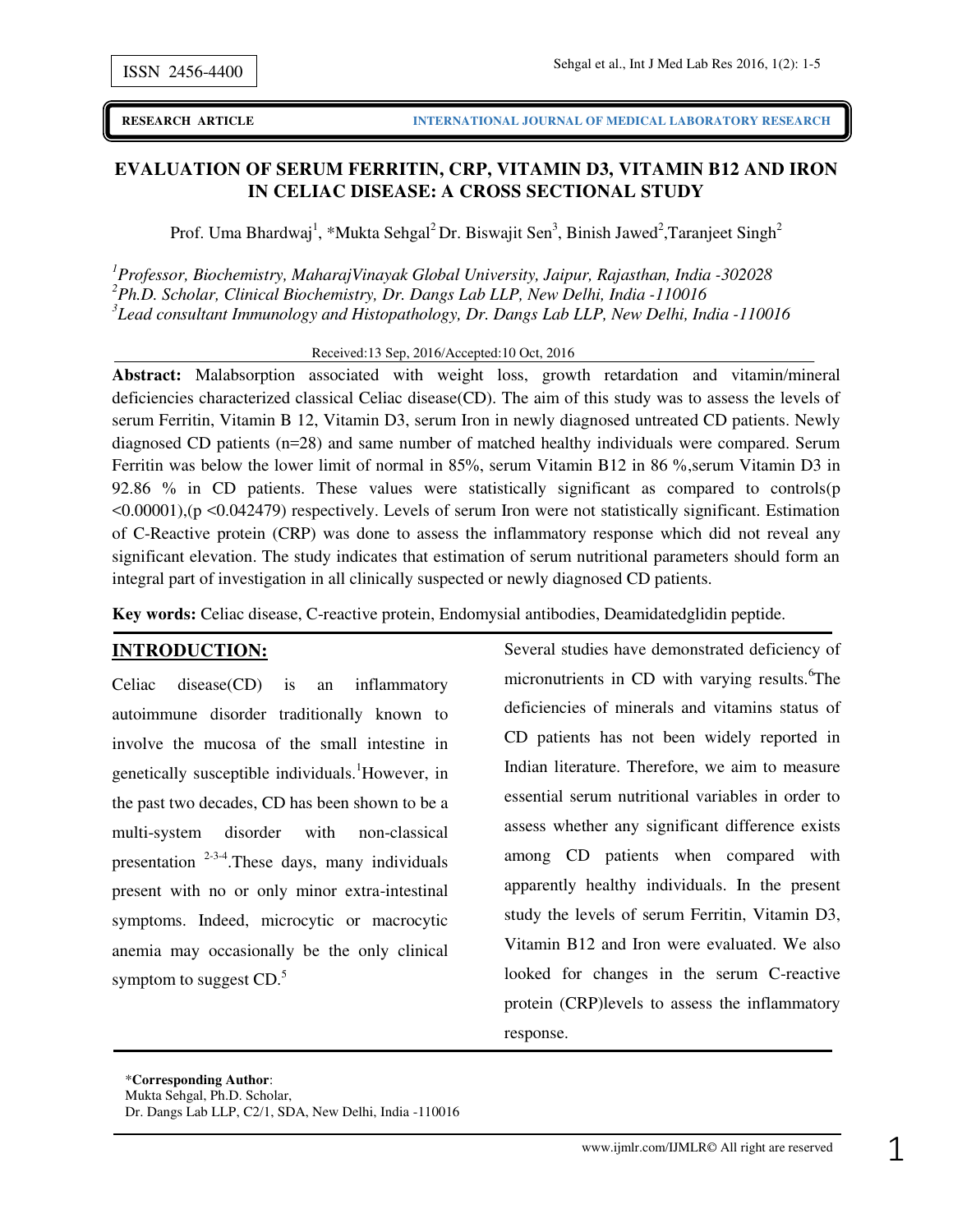#### **MATERIALS & METHODS:**

A total of 77 subjects (both children and adults) with clinically suspected CD and elevated IgA tissue transglutaminase antibody (IgA tTG) were studied along with 75normal healthy subjectsas controls.The patients taken for study are from different age groups (01-60 years) irrespective of gender. CD associated antibodies i.e., IgA Endomysial antibodies (EMA), IgA and IgG class antibodies to deamidated gliadin peptides (DGP) and duodenal biopsies was performed and analyzed. Histopathological classification according to Marsh was used. Patients with Marsh 2b, 3a, 3b, 3c with elevated CD associated antibodies were selected for final statistical analysis. The determination of levels of ferritin, CRP, Vitamin B12 and Iron in human serum was performed on the dedicated Roche / Hitachi COBAS systems. Vitamin D3 was estimated on LIASION® XL (DiaSorin). Both groups were studied in the same period and measurements were performed at same clinical laboratory.

The statistical analysis was performed in  $T -$ Test calculator for 2 independent means. A pvalue  $\leq$  0.05 was required for statistical

**.** 

significance.

### **RESULT:**

A total of 28 patients (18 children, 10 adults M: F 1:1) fulfilled the clinical and serological criteria for the diagnosis of celiac disease. A statistical comparison using the paired t-test was carried out of the data for all the parameters between subjects which have been marked as true celiac during the study and matched controls for the same. The range and mean values of these parameters are shown in table 1.

Serum ferritin levels showed marked differences between CD patients and the control group. The CD patients and control group had different distribution of values for serum ferritin with the means and standard deviations of these two populations  $(9.85 \pm 10.63$  for the CD, and 39.52  $\pm$  31.78 for the controls). (p < 0.00001).

Serum vitamin B12 levels was frequently observed to be significantly low in CD patients compared to the control group. 86% of the CD patients showed values less than the lower limit of normal reference range. The means and standard deviations of serum vitamin B12 in these two populations  $(170.6 \pm 113.96)$  for the

| Table 1: Table shown the mean and range value of Ferritin, vitamin D3, vitamin B12, CRP and Iron in celiac and normal<br>patients |                |                 |                    |                     |
|-----------------------------------------------------------------------------------------------------------------------------------|----------------|-----------------|--------------------|---------------------|
| Parameter                                                                                                                         | Celiac (Range) | Control (Range) | Celiac (Mean)      | Control(Mean)       |
| Ferritin $(ng/mL)$                                                                                                                | 1.77-57        | $15.1 - 169$    | $9.85 \pm 10.63$   | $39.52 \pm 31.78$   |
| Vitamin D3 (ng/mL)                                                                                                                | $4.2 - 55$     | $6.8 - 104$     | $12.6 \pm 11.04$   | $19.80 \pm 18.86$   |
| Vitamin $B12$ (pg/mL)                                                                                                             | $45 - 676$     | $146 - 999$     | $170.6 \pm 113.96$ | $398.35 \pm 224.92$ |
| $CRP$ (mg/dL)                                                                                                                     | $0.01 - 0.07$  | $0.01 - 0.05$   | $0.026 \pm 0.016$  | $0.025 \pm 0.017$   |
| Iron $(\mu g/dL)$                                                                                                                 | $12 - 38.7$    | $39 - 137$      | $32.88 \pm 18.01$  | $58.14 \pm 23.88$   |

www.ijmlr.com/IJMLR© All right are reserved  $\overline{2}$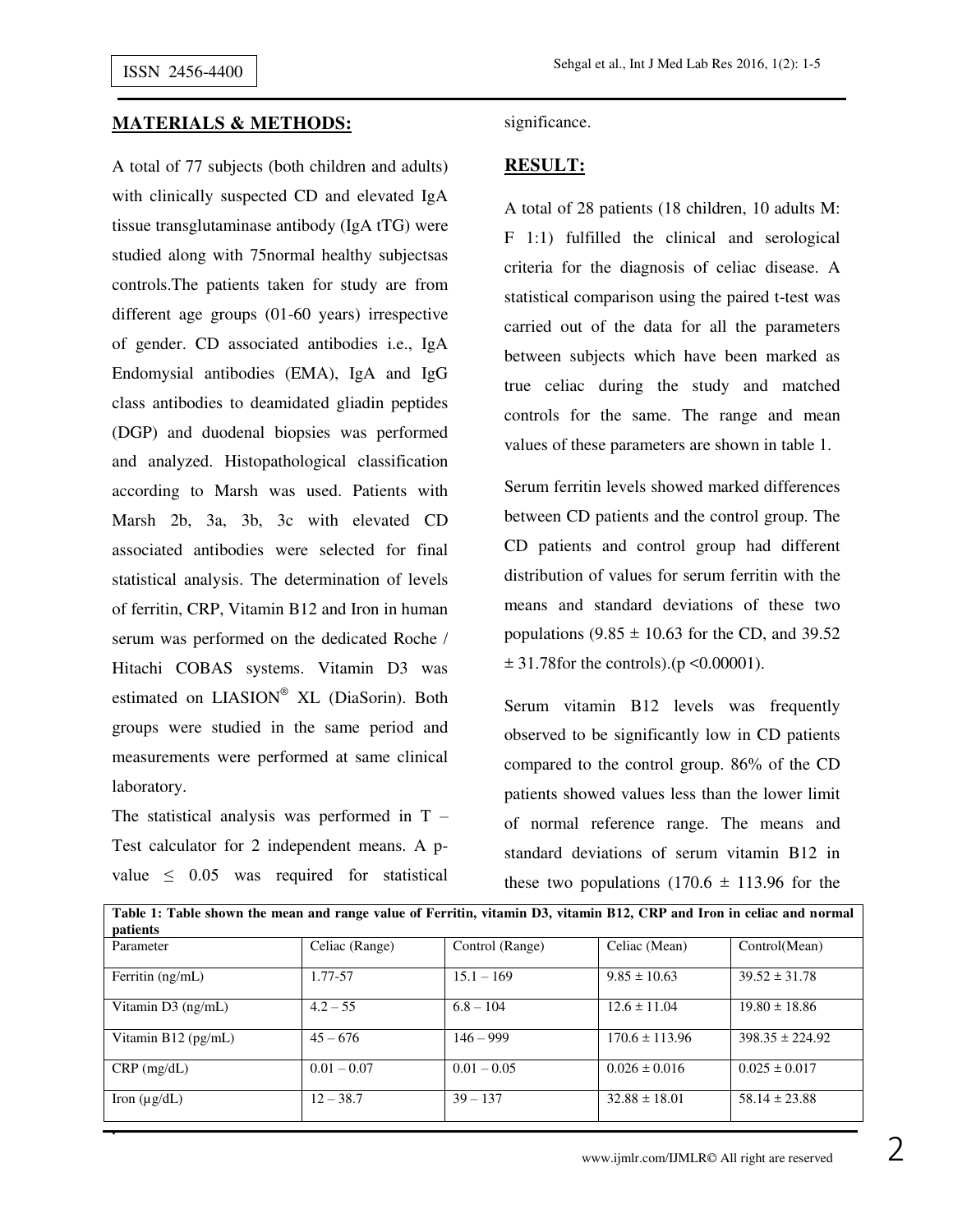CD, and  $398.35 \pm 224.92$  for the controls). (p  $< 0.00001$ ).

Serum vitamin D3 levels was low in 26 out of the 28 CD patients. 90 % of the adult CD patients were deficient in vitamin D3 (range 4.2 to 17.3 ng/mL). 94.4% of the CD patients in children were found to be deficient. The means and standard deviations of these two populations  $(12.6 \pm 11.04$  for the CD, and  $19.80 \pm 18.86$  for the controls).  $(p < 0.042479)$ 

There was no significant difference in the levels of iron ( $p \leq 0.40644$ ) and CRP ( $p \leq$ 0.17945)levels



Pie diagram showing % distribution of ferritin in celiac subjects under study

amongst the two groups. The mean and standard deviations for the values of serum iron and CRP are given in table 1.

### **DISCUSSION:**

The main brunt of celiac disease is borne by the gastrointestinal system due to the damaging effects of ingested gliadin and therefore gluten

sensitive enteropathy is currently a preferred term<sup>7-8</sup>. Most of these patients suffer from malabsorption of essential nutrients<sup>9</sup>. The current study reflects the deficiencies of some of the essential nutrients that are substantially low in patients suffering from celiac disease as compared to normal<sup>10</sup>.Previous studies have shown decreased ferritin levels and vitamin B12 in celiac patients without significant iron deficient anemia which corroborates with the finding in the present study. The serum iron levels did not differ significantly as compared to normal healthy individuals indicating that serum ferritin levels reflect the iron-deficiency state (storage iron) better than serum iron. This is in accordance with literature quoting ferritin as the most reliable indicator of iron stores.

Vitamin B12 deficiency was frequently observed in our CD patients group (86%), in accordance with previous studies. Vitamin B12 is predominantly absorbed in the terminal ileum. Contrary to popular belief, the finding of low serum vitamin B12 indicates that the distal small intestine is functionally more affected. This has been shown to be true based on histopathological examination of distal small intestinal biopsy in previous studies<sup>6</sup>.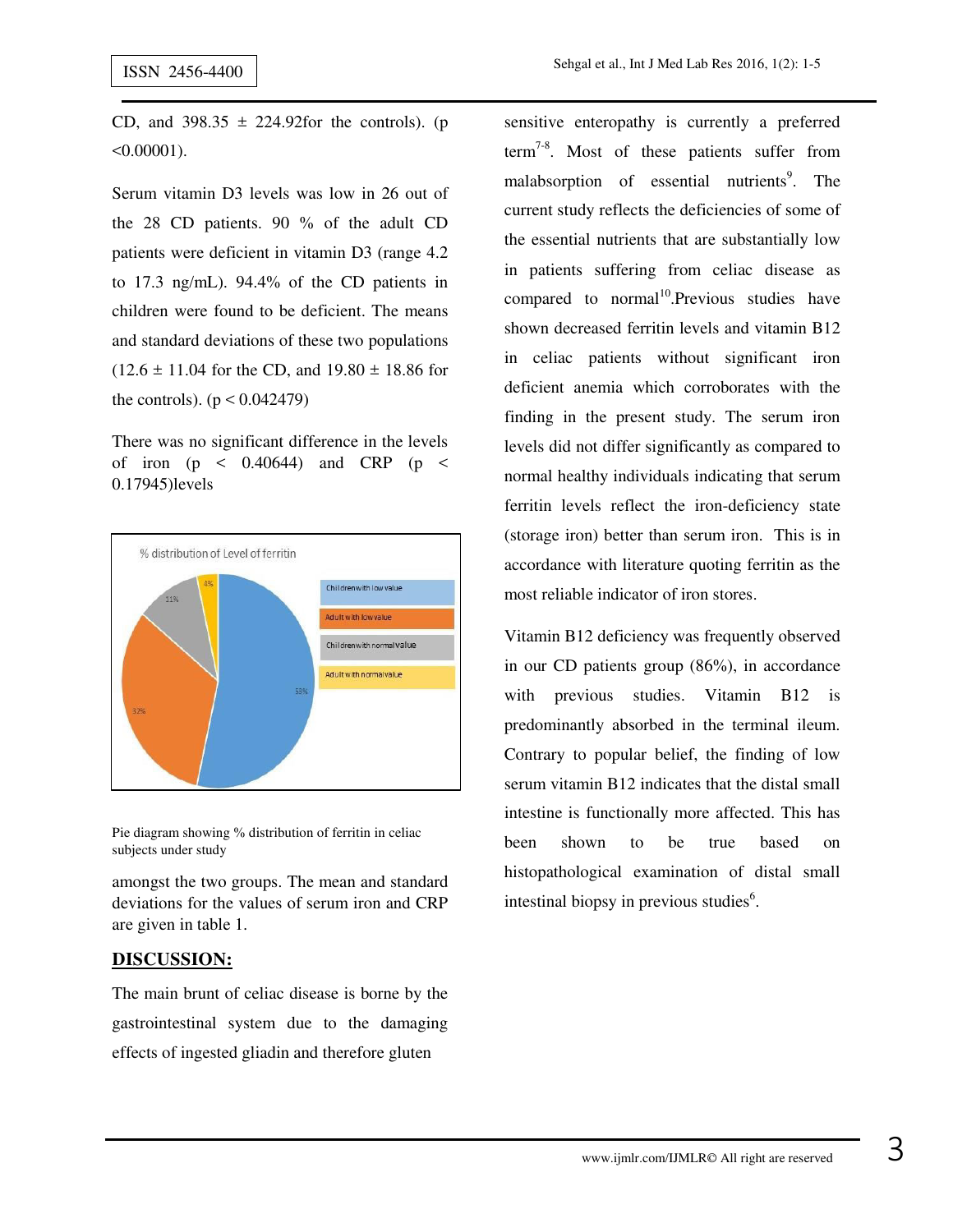

Comparative plot between vitamin B12 levels in celiac and healthy patients

Although the levels of vitamin D3 were found to be low in CD patients, the difference from the control group was not so statistically significant  $(p < 0.042479)$ . This can be explained by a high prevalence of vitamin D3 deficiency in our normal population<sup>11</sup>.



Comparative plot between vitamin D3 levels in celiac and healthy patients

In clinical practice the estimation of high sensitive CRP is used as a sensitive marker for inflammatory response. Although, inflammation of the intestinal mucosa is an inherent finding in

untreated CD the levels of CRP are not increased significantly as expected.

## **CONCLUSION:**

Deficiencies of vitamins and minerals are frequently observed in untreated CD patients irrespective of age and gender. Almost 100% of newly diagnosed CD patients had one or more nutritional deficiency. This indicates that apart from the serological markers an integral part of the clinical work up of CD patients should include serum nutritional parameters like serum iron, vitamin B12 and vitamin D3.

# **REFERENCES:**

- 1. Gujral, N.; Freeman, H.J.; Thomson, A.B. Celiac disease: Prevalence, diagnosis, pathogenesis and treatment. World J. Gastroenterol. 2012, 18, 6036- 6059.
- 2. NathanelZelnik, AviPacht, Raid Obeid, Aaron Lerner Range of Neurologic Disorders in Patientswith Celiac Disease, Pediatrics, June 2004, VOLUME 113 / ISSUE 6
- 3. Rostami, N. M.; Rostami, K.; Pourhoseingholi, M.A.; Nazemalhosseini, M.E.; Habibi, M.; Dabiri, H.; Zali, M.R. Atypical presentation is dominant and typical for celiac disease. J Gastrointest. Liver Dis. 2009, 18, 285-291.